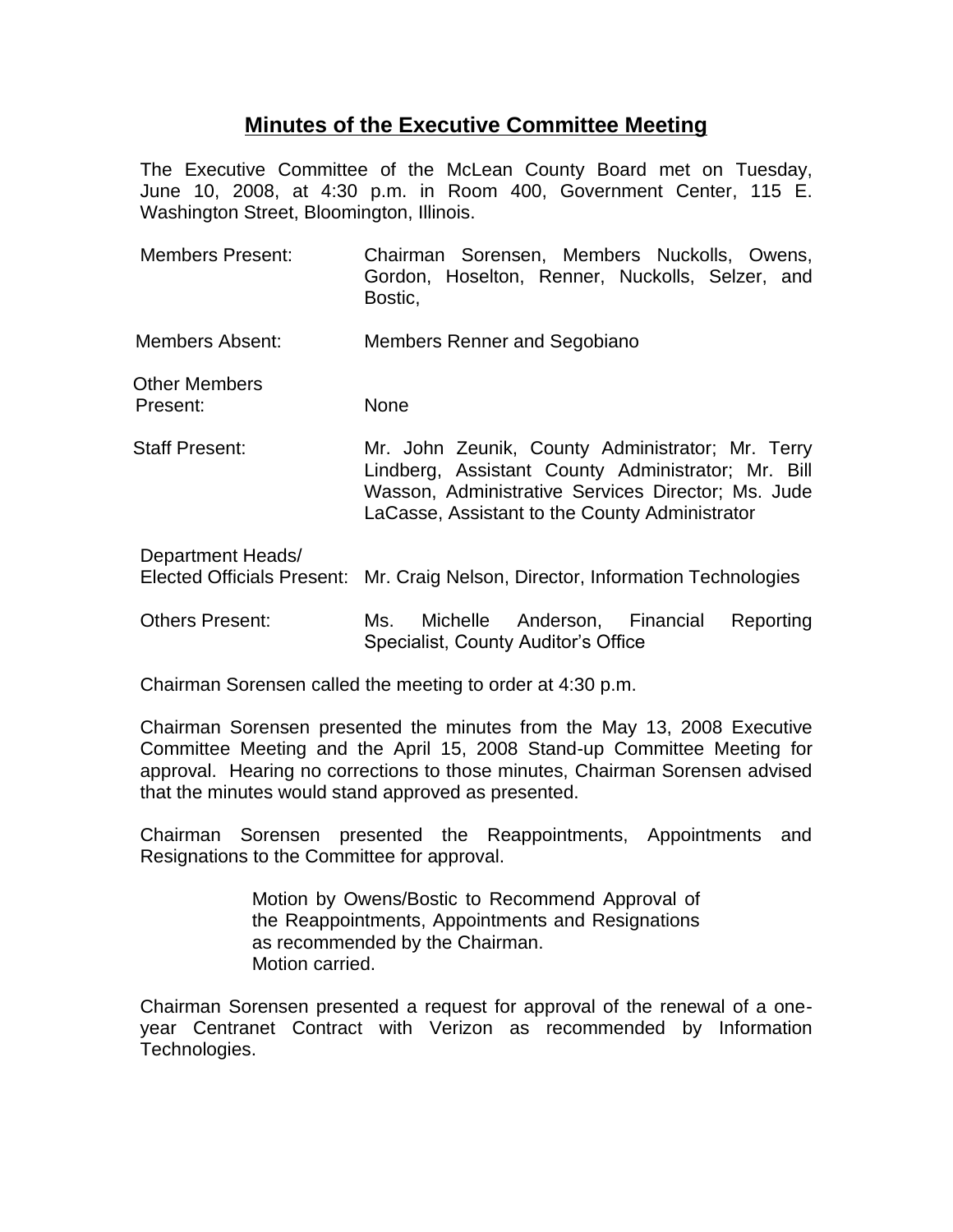Minutes of the Executive Committee June 10, 2008 Page Two

Mr. Craig Nelson, Director, Information Technologies explained that this contract represents a renewal of services already in place for the telephone system used by the County. He noted that the contract is at the same rate as last year.

> Motion by Selzer/Gordon to recommend approval of Renewal of a One-year Centranet Contract with Verizon as recommended by Information Technologies. Motion Carried.

Chairman Sorensen asked if there were any questions or comments. Hearing none, he thanked Mr. Nelson.

Chairman Sorensen presented a request for approval of a Resolution of Congratulations to the Tri-Valley High School Girls' Softball Team.

> Motion by Owens/Selzer to recommend approval of a Resolution of Congratulations to the Tri-Valley High School Girls' Softball Team. Motion Carried.

Mr. Bob Nuckolls, Vice Chairman, Justice Committee, presented a request for approval of a Bureau of Justice Assistance Grant in the amount of \$333,002.00 for a Discretionary Grant Earmarked for Drug Court as recommended by Court Services.

Chairman Sorensen advised that this grant is the result of the trip that Chairman Sweeney, Chief Justice Robb and several other community leaders took two years ago to Washington, D.C. to secure this funding for Drug Court.

> Motion by Nuckolls/Gordon to Recommend Approval of a Bureau of Justice Assistance Grant in the amount of \$333,002.00 for a Discretionary Grant as recommended by Court Services. Motion carried.

Chairman Sorensen asked if there were any additional comments or questions. Hearing none, he thanked Mr. Nuckolls.

Mr. George Gordon, Chairman, Land Use and Development Committee, announced that the Land Use and Development Committee did not have a quorum on June  $5<sup>th</sup>$ . Therefore, the request for approval of a Resolution approving the recommendations of the Solid Waste Technical and Policy Committee – Grant Awards from the McLean County Solid Waste Management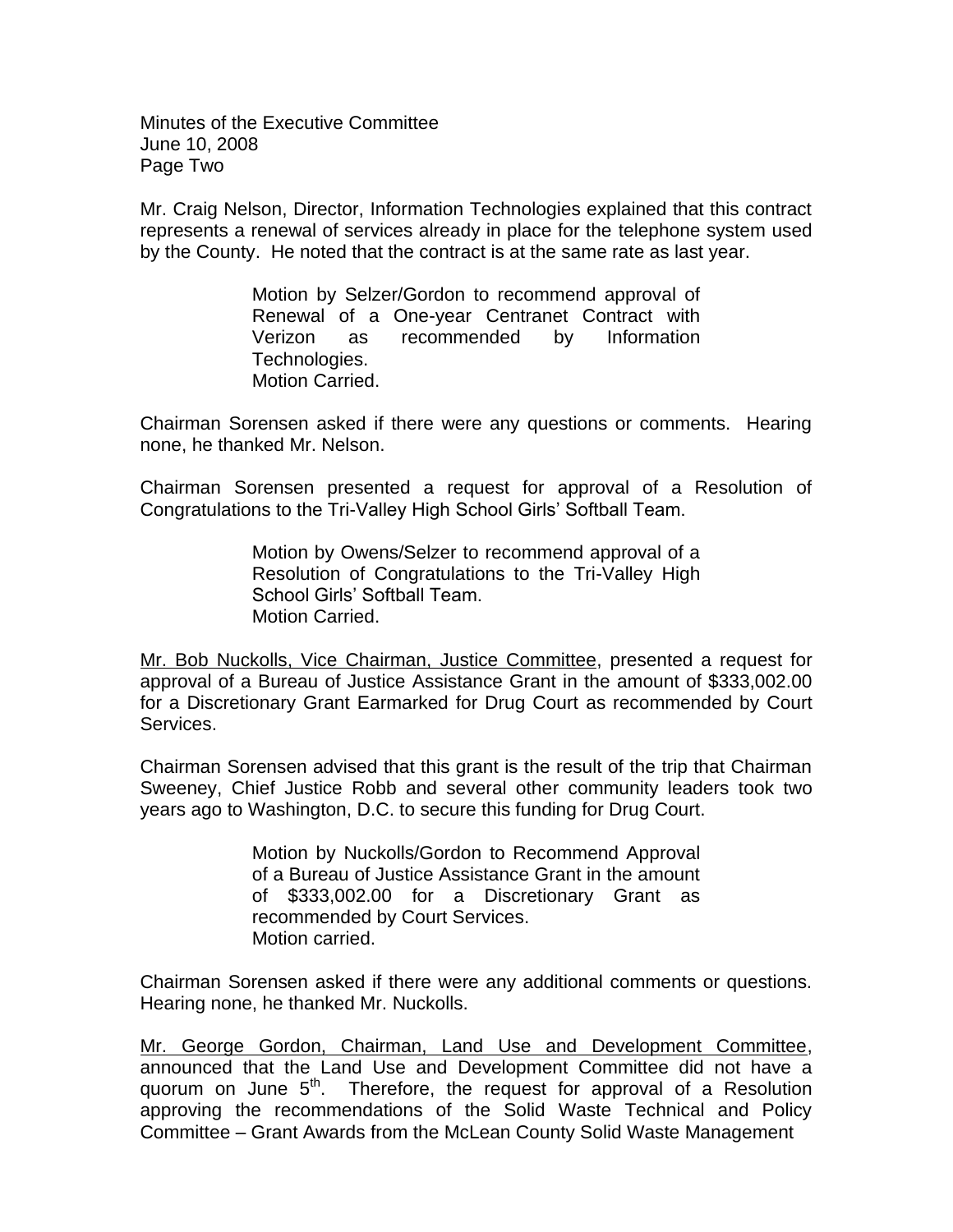Minutes of the Executive Committee June 10, 2008 Page Three

Fund will be considered at a Stand-up Committee meeting on Tuesday, June  $17^{\text{th}}$ .

Chairman Sorensen asked if there were any questions. Hearing none, he thanked Mr. Gordon.

Ms. Diane Bostic, Chairman, Property Committee, reported that the Property Committee brings no items for action to the Executive Committee.

Chairman Sorensen asked if there were any questions. Hearing none, he thanked Ms. Bostic.

Mr. Stan Hoselton, Chairman, Transportation Committee, presented a request for approval of a Resolution appointing Mr. Eric Schmitt as the new County Engineer with a base salary of \$91,812.03.

> Motion by Hoselton/Owens to Recommend Approval of a Resolution Appointing Mr. Eric Schmitt as the new County Engineer. Motion carried.

Mr. Hoselton presented a request for approval of a Resolution appropriating Motor Fuel Tax (MFT) funds for the salary and travel expenses for the new County Engineer.

> Motion by Hoselton/Gordon to Recommend Approval of a Resolution appropriating Motor Fuel Tax "MFT" Funds for the new County Engineer. Motion carried.

Chairman Sorensen asked if there were any questions or comments. Hearing none, he thanked Mr. Hoselton.

Mr. David Selzer, Chairman, Finance Committee, presented a request for approval of Fiscal Year 2008 revised IDOT application for Section 5311 and Downstate Operating Assistance Program (DOAP) Grant (revision incorporates DOAP funds for the first time) as recommended by Building and Zoning.

> Motion by Selzer/Hoselton to Recommend Approval of the Fiscal Year 2008 Revised IDOT Application for Section 5311 and Downstate Operating Assistance Program (DOAP) Grant. Motion carried.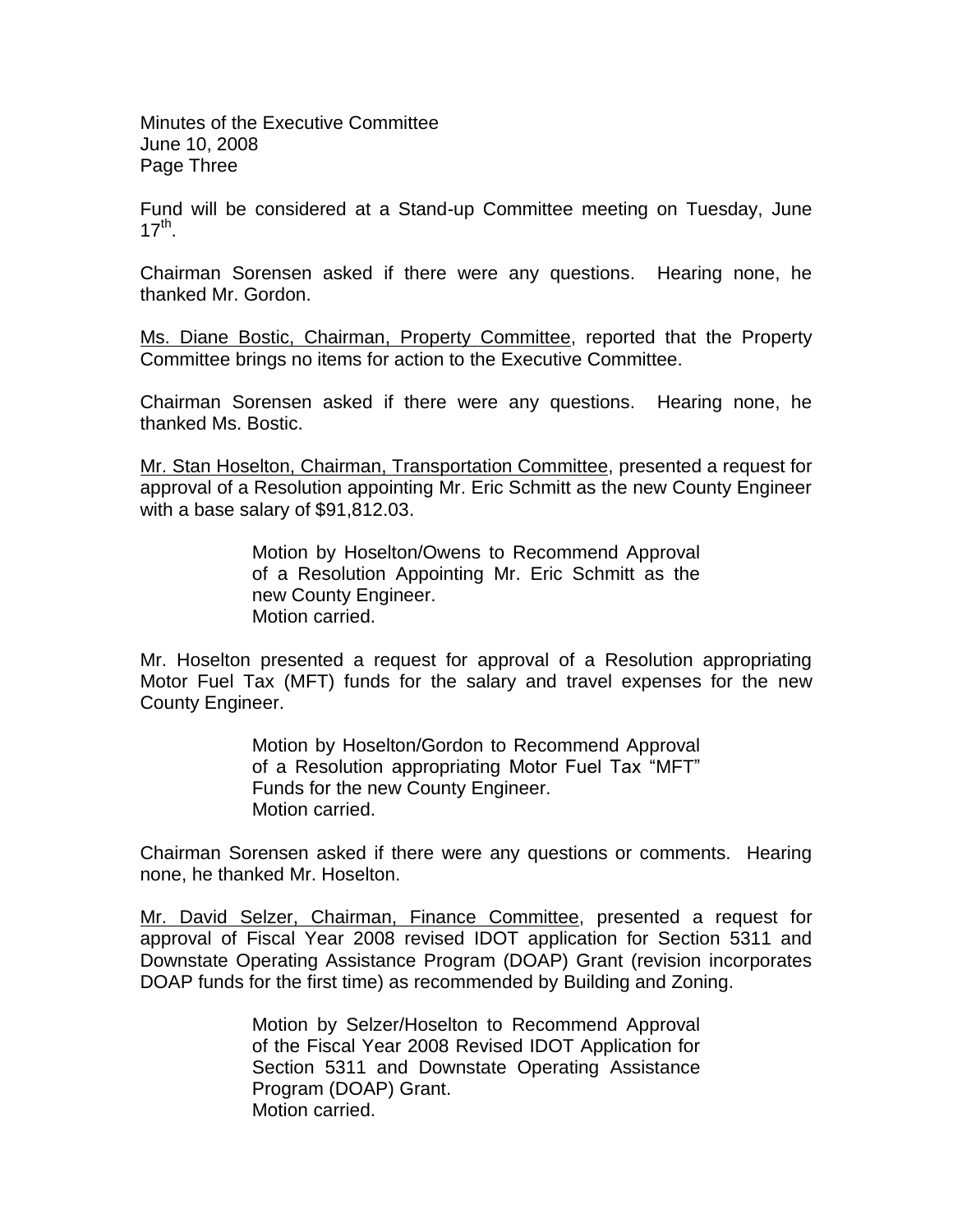Minutes of the Executive Committee June 10, 2008 Page Four

Mr. Selzer presented a request for approval of Fiscal Year 2009 IDOT Application for Section 5311 and DOAP as recommended by Building and Zoning.

> Motion by Selzer/Hoselton to Recommend Approval of Fiscal Year 2009 IDOT Application for Section 5311 and DOAP. Motion carried.

Mr. Selzer presented a request for approval of Calendar Year 2008 IDOT Consolidated Vehicle Procurement Capital Assistance. This assistance is for three replacement light duty El Dorado vehicles and one super medium vehicle.

Mr. Hoselton recommended that, in the future, all bids go out by certified mail to the dealers so that a record can be kept of the number of bids sent out and to whom. Chairman Sorensen responded that his suggestion is a valid one for most vehicle bids. However, it is inappropriate for the purchase of these particular vehicles because they are part of the State consolidated bid process.

> Motion by Selzer/Owens to Recommend Approval of Calendar Year 2008 IDOT Consolidated Vehicle Procurement Capital Assistance for three replacement light duty El Dorado vehicles and one super medium vehicle. Motion carried.

Mr. Selzer presented a request for approval of Purchase of Services Agreement between Meadows Mennonite Retirement Community d/b/a SHOWBUS and McLean County to provide rural public transportation as recommended by Building and Zoning.

> Motion by Selzer/Hoselton to Recommend Approval of Service Agreement between Meadows Mennonite Retirement Community d/b/a SHOWBUS and McLean County to provide Rural Public Transportation. Motion carried.

Mr. Selzer presented a request for approval of a revised Motor Vehicle Lease Agreement between McLean County and SHOWBUS. This revision is to remove one vehicle and add two new light duty vehicles as recommended by Building and Zoning.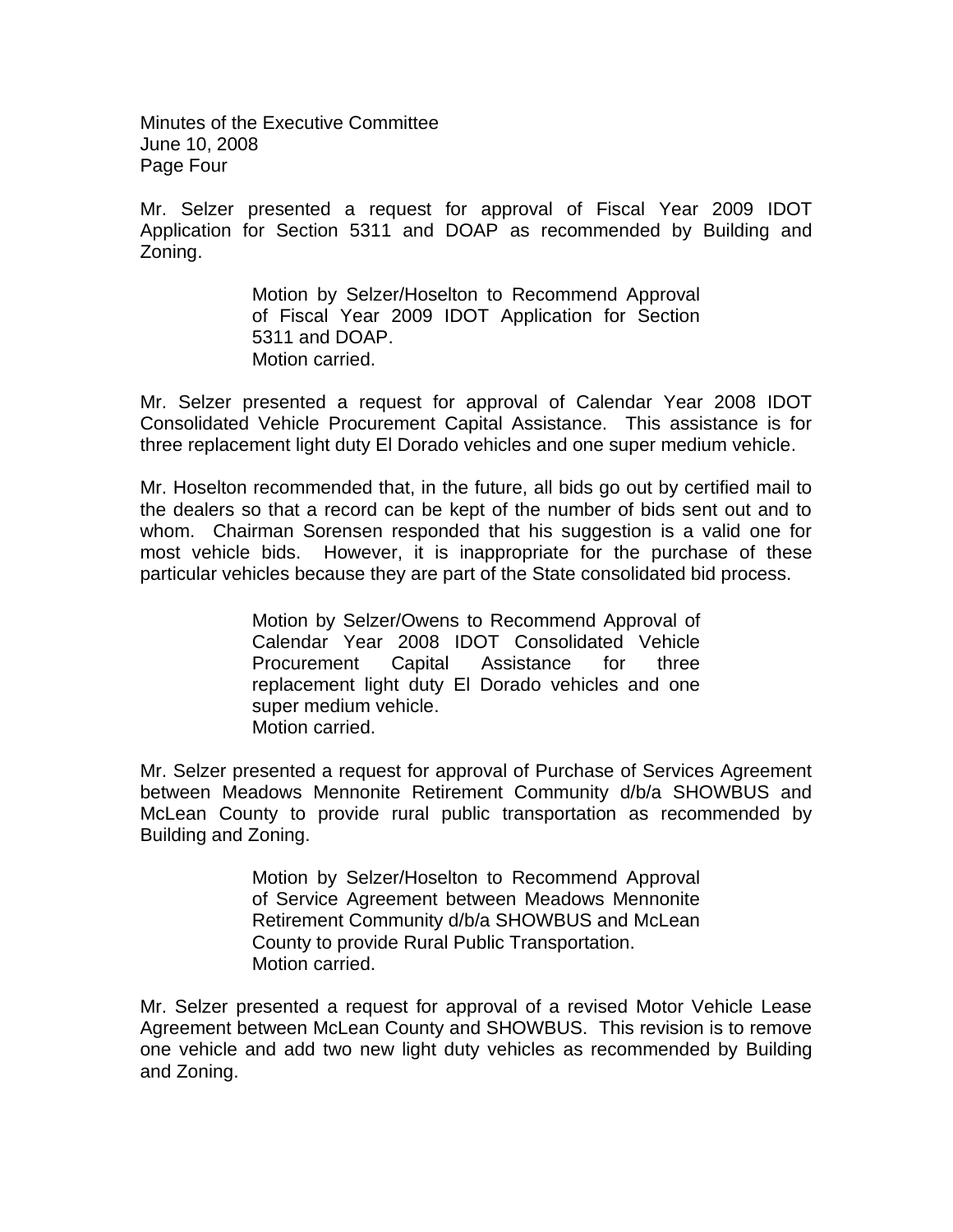Minutes of the Executive Committee June 10, 2008 Page Five

> Motion by Selzer/Bostic to Recommend Approval of a Revised Motor Vehicle Lease Agreement between McLean County and SHOWBUS. Motion carried.

Mr. Selzer presented a request for approval of an Ordinance of the McLean County Board Amending the 2008 Combined Annual Appropriation and Budget Ordinance for Fund 0102, the Dental Sealant Program for the Health Department.

Mr. Selzer explained that the first grant is from the United Way for \$1,600.00 for the purchase of toothbrushes that are sent to toddlers on their one year birthdays. The second grant is from the John M. Scott Commission for \$13,000.00 for the purchase of dental operatory equipment for the department's dental clinic.

> Motion by Selzer/Owens to Recommend Approval of an Ordinance of the McLean County Board Amending the 2008 Combined Appropriation and Budget Ordinance for Fund 0102, Dental Sealant Program for the Health Department. Motion carried.

Chairman Sorensen presented the May 31, 2008 bills as recommended and transmitted by the County Auditor for payment. The Fund Total is \$315,981.61 and the Prepaid Total is the same.